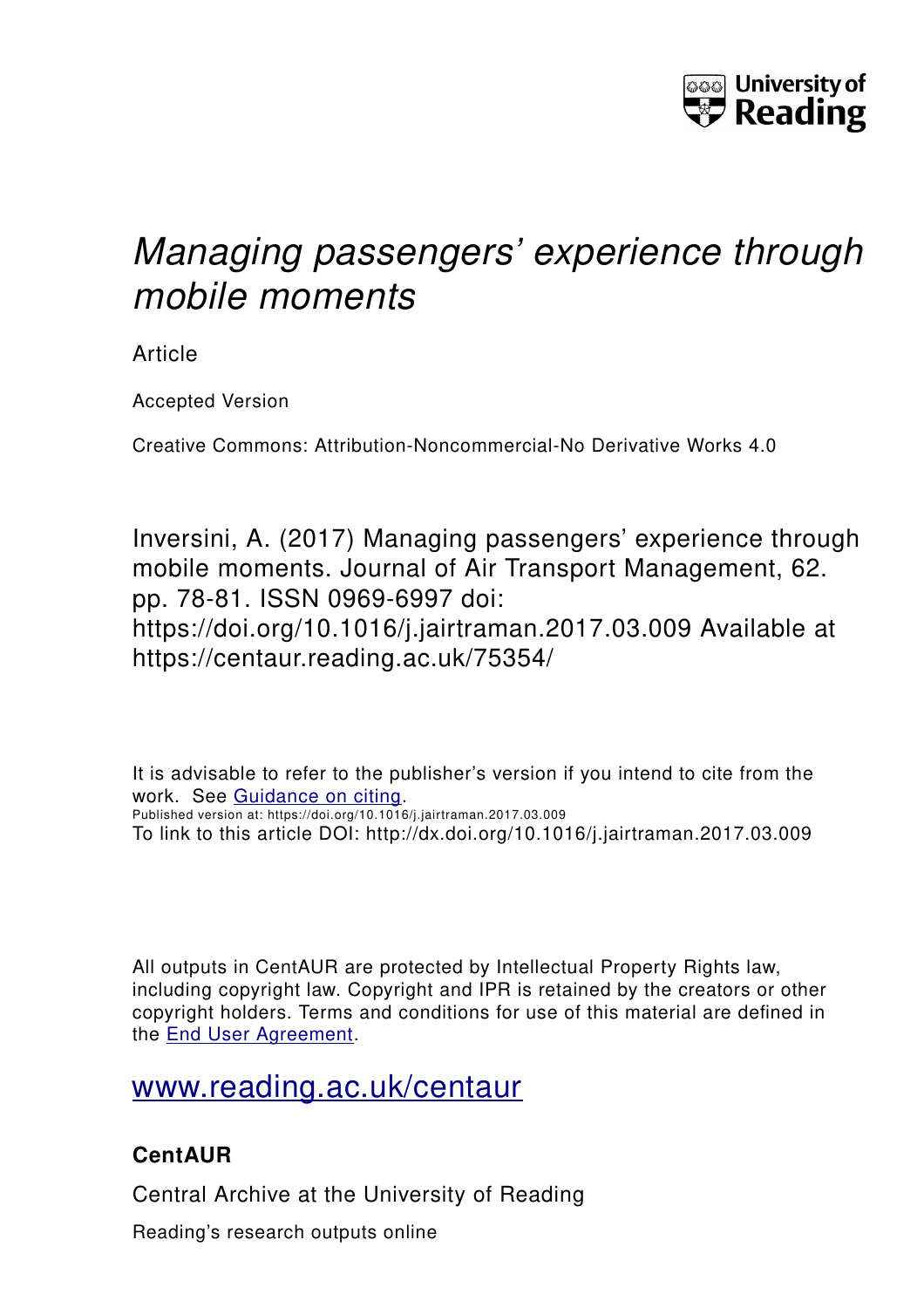### **Managing Passengers' Experience Through Mobile Moments**

#### **Abstract**

Travelers' experience is dramatically affected by the use of digital technologies. On the one side, travel companies use them to support management and marketing practices with the purpose of fostering efficiency and ultimately increase competitiveness. On the other side, travelers heavily rely on their digital devices to organize, personalize and to a certain extent 'live' their travelling experience. Within this scenario, mobile devices are seen from both ends as crucial mean for location and context based interactive communication. Mobile devices are here discussed as personalization tool for leisure air passengers' experiential journey in an airport starting from customers' journey analysis, along with information sources used within the whole journey.

Keywords: customer journey, mobile moment, experience mapping.

#### **Background**

Over the years, researchers have tried to define the concept of experience which, anyway, remains loose given the complexity and multifaceted nature of the notion (Same & Larimo, 2012). Schmitt (2011) described the customer experience as multidimensional yet holistic concept, composed by multiple dimensions of how a human's mind works. Millard, (2006) defined the experience as an expectation gap between promised services and the result of what the customer receives. Morgan, Lugosi, and Ritchie (2010) agree and describe the customer experience as a continuous process of diminishing the space between promises a company gives to its consumers and the distributed experience. Academics and practitioners agree that the creation of exclusive and memorable experiences creates added value for consumers and generates competitive advantages (Morgan et al., 2010) for the company leading to customers' satisfaction and loyalty (Cetin & Dincer, 2014).

Within this context mobile technologies are transforming travelers' experience, by enabling the co-creation, co-delivery, and co-consumption of personalized activities (Neuhofer et al., 2013). Recent evolutions indicate that mobile devices are becoming travel buddies (Tussyadiah, 2013) and their use is profoundly influencing the different phases of a travelers' journey (Wang & Fesenmaier, 2013). The contextual and mobile interactions (Wang et al., 2014) between consumers and the travel and tourism providers are rapidly germinating into mobile moments (Stickdorn & Schneider, 2009) where a new purposeful connection is created between travelers and the tourism organization. Therefore services providers have, for the first time ever, the possibility to establish meaningful relationships with their customers while the actual experience is taking place (Tussyadiah, 2015) by using mobile touchpoints as bi-directional point of interaction (Inversini et al., 2016) with consumers. Google refers to this rising phenomenon as "micro-moment": micro-moments occur when people reflexively turn to a device - increasingly a smartphone - to act on a need to learn something, do something, discover something, watch something, or buy something (Ramaswamy, 2015).

Customer experience in the aviation sector is regarded as one of the major issues for the industry (ACI EUROPE, 2014) which, is always investigating customers' perceptions of service quality (Fodness & Murray, 2007). New technologies are seen as a key tool to support and enhance customer experience (Tnooz, 2013) with personal devices such as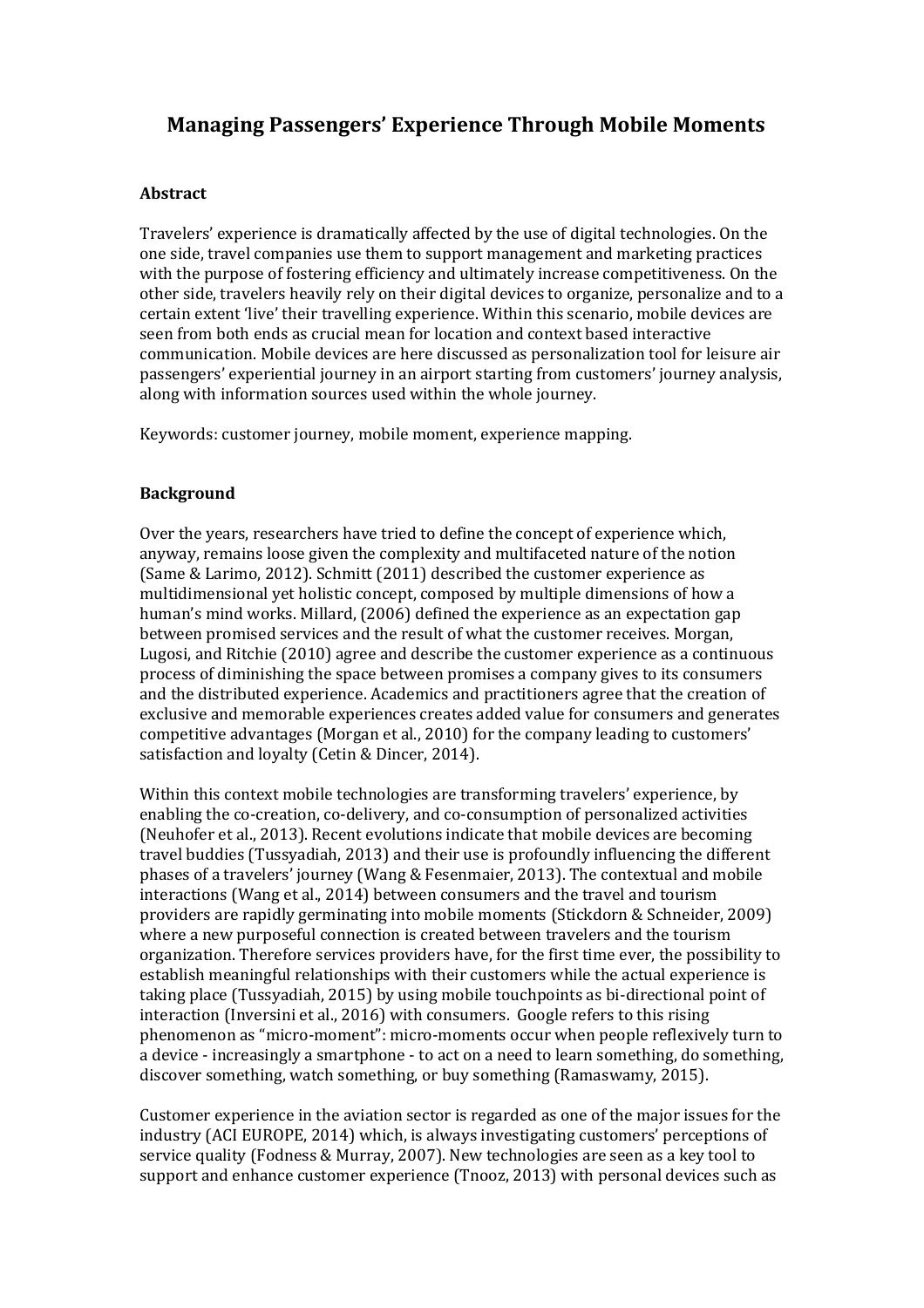mobile phones but also thanks to digital self-services kiosks and mobile check-in. Furthermore, a CISCO study (Fattah et al., 2009) recognized mobile devices as one of the biggest opportunity for enhancing customer experience in the airport environment.

This research argues that mobile technology can give a personal added value (being it hedonic or utilitarian) to passengers only if the customers' journey (Maechler et al., 2016) and the possible (mobile) touchpoint are identified and triggered to establish meaningful relationships between the company and the passengers.

#### **Methodology**

This short article presents a preliminary research on mobile touchpoints in airport passengers' experience. Moving from the academic concepts of customer experience (e.g. Millard, 2006) and mobile touchpoints (e.g. Inversini et al., 2016) as well as from relevant industry-based reports (e.g. ACI EUROPE, 2014) this study was designed to tackle three primary objectives: (i) to identify experiential activities performed by airport passengers before, during and after their customers' experience at the airport terminal; (ii) to identify information sources used by airport passengers before, during and after their customers' experience at the airport terminal; (iii) to generate an initial understanding of the customers' journey and possible mobile touchpoints to create valuable connection between travelers and the airport managers.

The research adopts a qualitative approach based on 170 semi-structured interviews to air travelers. Interviews were collected in two international locations served by international airports. To be considered eligible for the research an interviewee should have taken at least one flight in the year before the interview (interviews took place March and April 2016) from the international airport of the given location. This exploratory research only considered leisure travelers as relevant for the sample. After a series of demographic and profiling questions, interviewees were asked about their travel experience before coming to the airport, at the airport and after leaving the airport. Particularly they were asked about the five main activities and the five main information sources used in these their last trips.

Results were then analyzed with computer-based content analysis thanks to the webbased service Voyant (voyant-tools.org). Answers were reduced to lemmas in order to (i) examine lemmas frequency within the answers and (ii) assess key concepts proximity (Flament, 1981). Results were then plotted into a customers' journey map. In order to compile a relevant customer journey map, secondary resources have been used such as the hallmark report "Guidelines for Passenger Services at European Airports" (ACI EUROPE, 2014), the CISCO report "Smart Airports: Transforming Passenger Experience To Thrive in the New Economy" (Fattah et al., 2009) and the preliminary results of "PassMe – Fast Airport, Stress Free Journey" project funded by the European Commission (PASSME, 2016).

#### **Results**

The majority of respondents were male travelers who travel 1- 5 times per year. Most of the respondents in our sample travel with a mobile device (54%), and some with laptop (23%) and tablet (21%). Wearable devices, such as smart watches, are still in their infancy with only 3% of the interviewees travelling with them.

Travelers were asked the five main activities and the five main information sources used before coming to the airport, at the airport and after leaving the airport. Figure 1a, 1b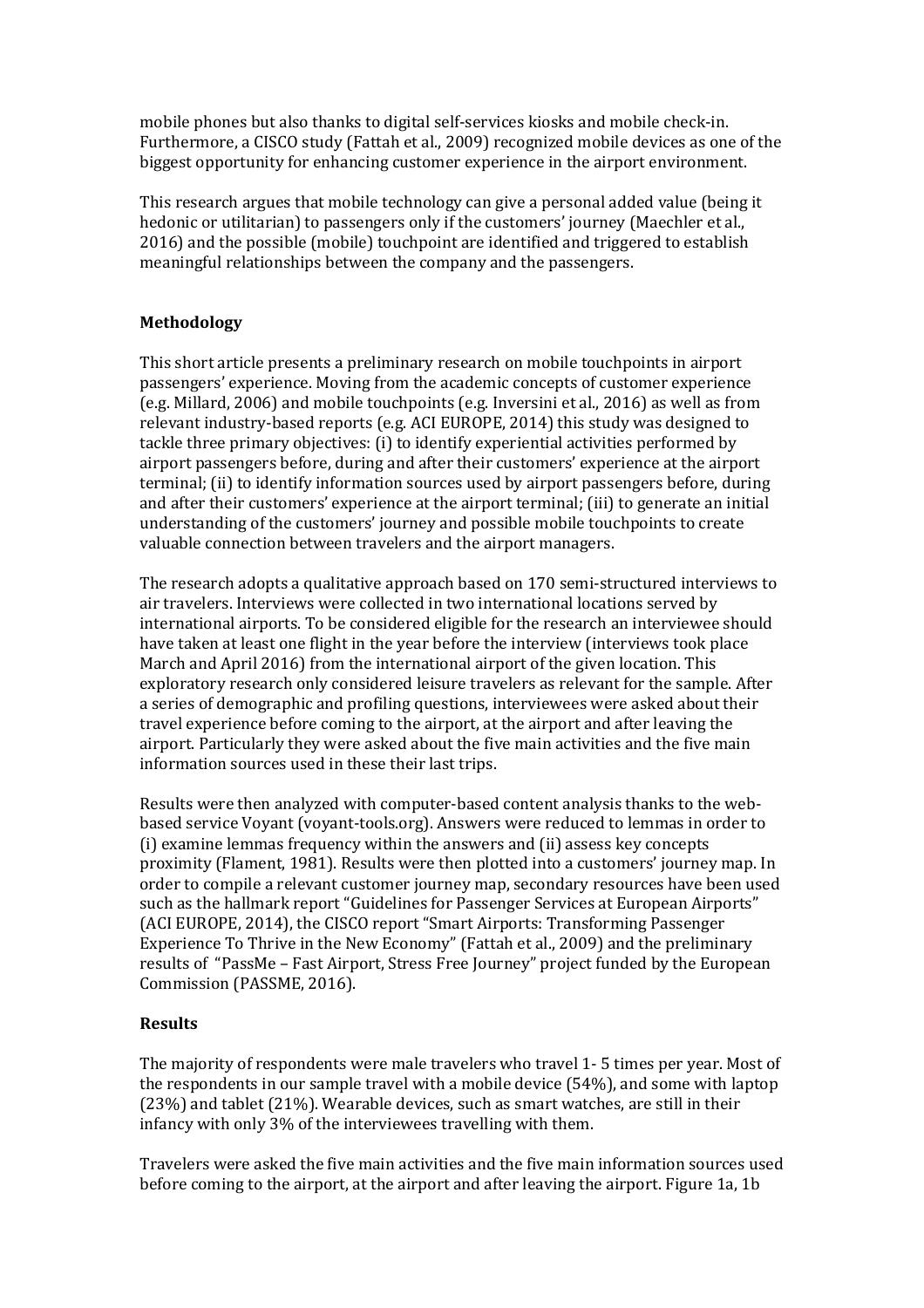and 1c present the proximity of higher frequency terms with regards to the activities performed in the three moments.



(Figure 1a - Proximity of higher frequency terms before airport experience)

The sample described the moments before going to the airport (Figure 1a) with activities mainly related with checking all the issue related the trip (e.g. passport, luggage) and planning their way to the airport (e.g. private transportation, public transportation, taxi etc.). Stronger lemmas proximity ties link the core concept of 'check' to the words 'luggage', 'documents', 'flight', 'time' and 'pack' highlighting a series of organizational activities carried out by air travelers. Most frequent words in the corpus are: check  $(n=212)$ ; luggage  $(n=51)$ ; documents  $(n=41)$ ; flight  $(n=34)$ . Main information sources used in this stage are the airport website (13%, e.g. to reserve a car park), the carrier website (19%, e.g. to check ticket and luggage allowance) and in general transportation and navigation website (13%, e.g. how to get to the airport – transport websites and/or google maps). Activities related to checking the destination are also popular (e.g. weather checking).



(Figure 1b - Proximity of higher frequency terms during airport experience)

While at the airport (Figure 1b), main activities refer to personal relaxation and passing time (e.g. shopping, eating, reading) and checking the information provided by the airport (e.g. gate). Proximity ties link the core concept of 'check' to 'gate', 'eating' and 'buy'. There is however a strong relevance of the concept of 'shopping' which is linked to 'check' but also to 'eating' and 'reading'. This suggests that besides organizational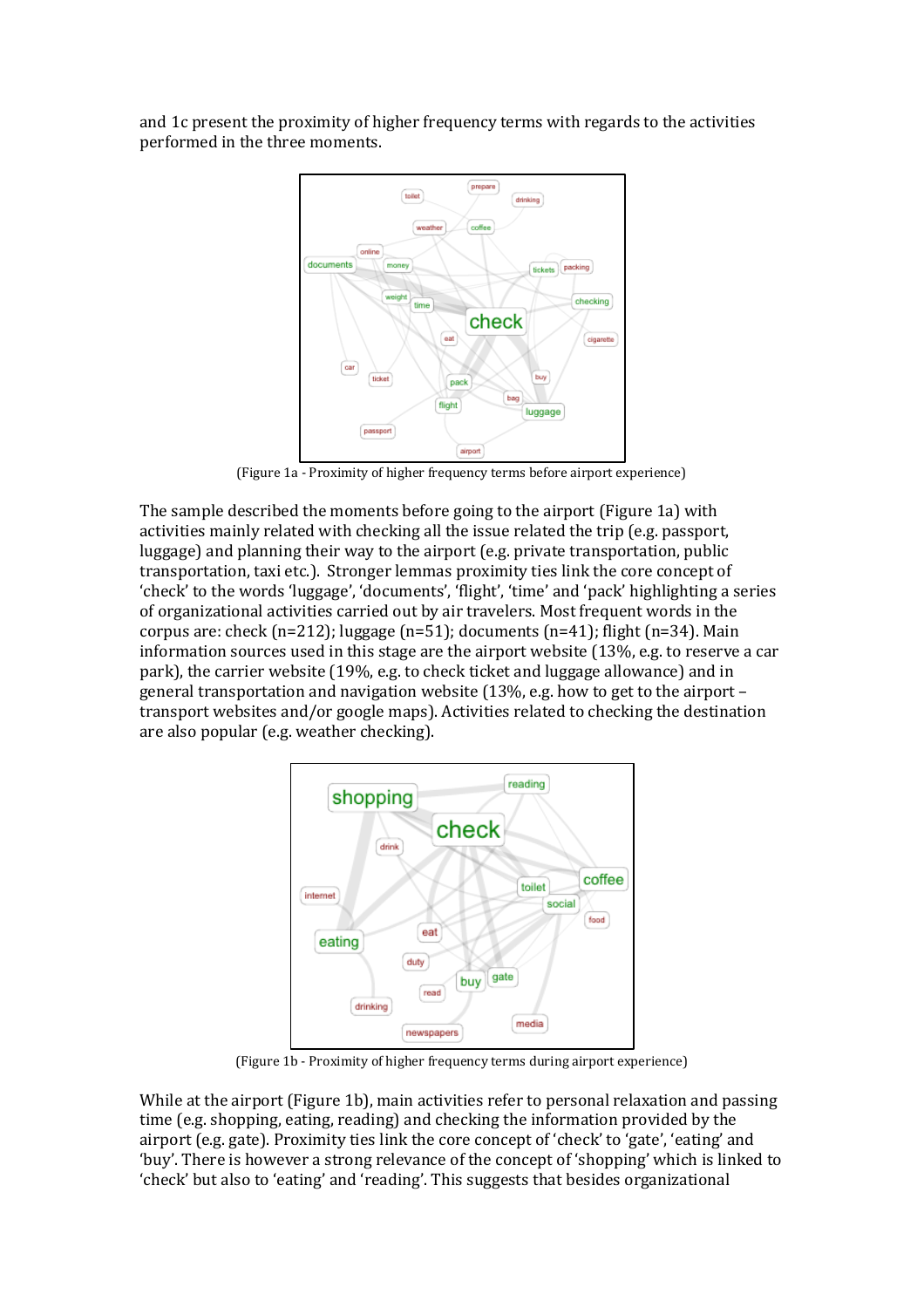activities, passengers also enjoy their time at the terminal engaging in more hedonic activities. Most frequent words in the corpus are: check ( $n=91$ ); shopping ( $n=68$ ); coffee (n=42); eating (n=41); eat (n=36). Main information sources are media in the airport (44% - e.g. screens, totem etc.) and the internet in general (23%). Traditional media do play a role in this phase (e.g. 7% newspaper and magazines). The airport website almost completely disappeared (2%), while the carrier website is still visited (5%).



(Figure 1c - Proximity of higher frequency terms after airport experience)

Once boarded and at the destination (Figure 1c), main activities refer to organize the transportation to the final destination (e.g. transportation, taxi etc.) and/or to the hotel. Passing time (e.g. smoking) and activities such as eating and drinking are also popular. Strong proximity ties link the word 'check' with 'transportation', 'messages', 'eat' and 'phone'. There is also the emergence of the lemma 'hotel' linked with taxi, and check/checking. Functional and organizational activities emerge as core occupation of the travellers in this phase. Most frequent words in the corpus: check  $(n=65)$ ; hotel (n=57); taxi (n=37); look (n=29); transportation (n=26). Main information sources are related to transportation and navigation (31%) and passing time browsing the internet (30%).

#### **Implications**

Primary research results were confronted and integrated with (i) the synthetic view of the passengers end-to-end journey (ACI EUROPE, 2014), (ii) a series of codified atomic activities passengers do within their airport experience (CISCO - Fattah et al., 2009) and (iii) an investigation about the stress moments of airport users (PASSME, 2016 preliminary results), to generate a customers' journey map offering a synthetic view of passengers' experience at the airport (Figure 2).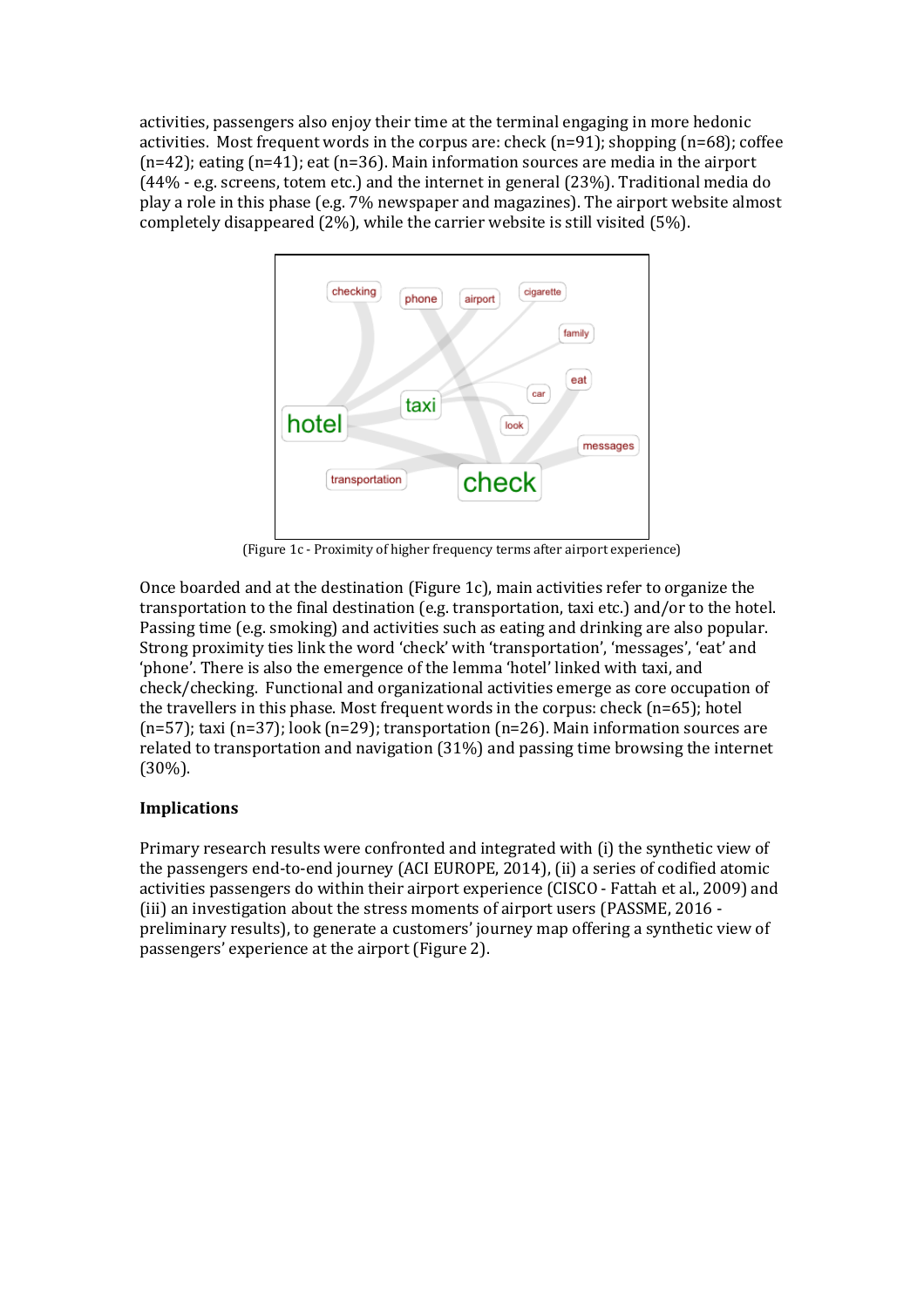

(Figure 2 – Customer Journey Map: Activities and Information Sources)

The synthetic view proposed in figure 2 highlights four main clusters of activities passengers do before coming to the airport (i.e. at home and on the move): (i) research, book, pay and organize the trip, (ii) check documents, luggage and flight, (iii) go to airport (with bus, taxi, train, car), (iv) parking and way finding. Step number three is the one that generates more stress for the passenger. Before coming to the airport passengers look to a variety of media. Airport website, carrier websites and social media are the most used information sources and may offer opportunities for creating mobile touchpoints between the passengers and the airport.

During their stay at the airport passengers engages with a series of practical activities related with (i) check in and bag drop, (ii) security check, (iii) relaxing and pass time, (iv) eat and shop, (v) way finding – landside and airside- and gate information with different levels of stress (notably security check brings lots of stress to passengers followed by check-in, bag drop and gate finding). As for what concerns the information sources, in this moment passengers are completely relying on airport media and the web. This, as noted by CISCO already in 2009 (Fattah et al., 2009), can offer endless possibilities of engagement with customers at practical (e.g. way finding) and commercial (e.g. marketing) way.

Once boarded and at the final destination passengers' activities refer to (i) security check and luggage claim (that brings lots of stress) and (ii) eat, shop, relax and pass time. At this stage there is a prevalence of digital media (social media and website), transportation media and airport media as information sources.

#### **Conclusions**

Passengers go through a series of different activities and moments during their customer journey and, as shown by the research, they rely on different information sources (Wang et al., 2014). Smartphones, can play a strategic and tactical role within the customer journey (Tussyadiah, 2015) by enabling constant connection between consumers and organization via mobile touchpoints (Inversini et al., 2016) germinating in customers' mobile moments. Relevant information should be delivered in the very moment the customer needs it (i.e. during a given activity), on the device (i.e.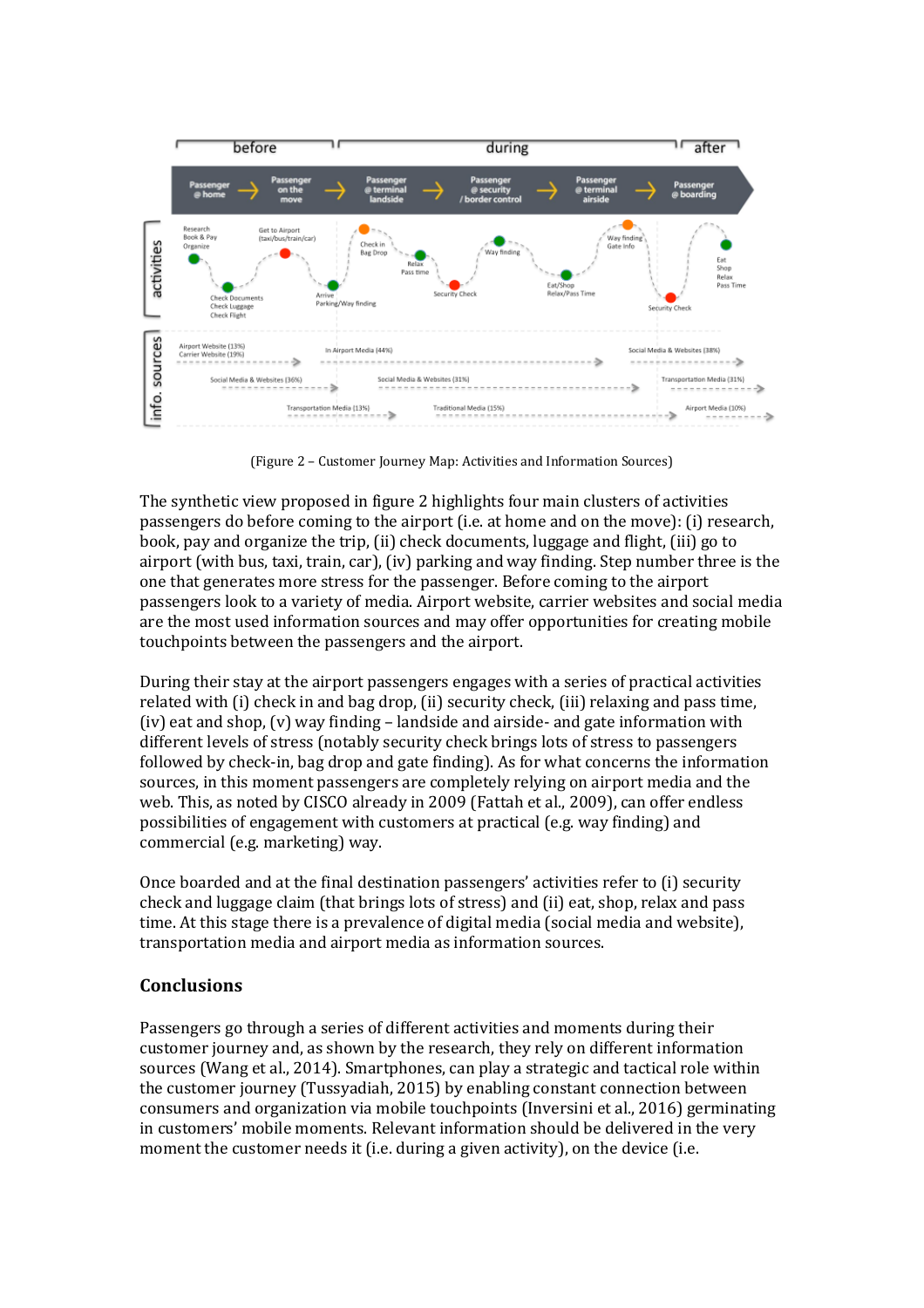smartphone) and with the form customer needs (i.e. way finding) to create a positive connection between the passenger and the airport or the organization.

Within the presented customer journey there are two issue that can be further noticed: (i) the constant presence of social media as information source: a structured approach towards listing to social media could lead to more personalized interaction with customers; (ii) the power of airport media while the customer is on land and air side: in this may support a customization of the airport experience leveraging these media. Smartphone could enter the picture as a personal devices enhancing the possibility of experience co-creation (Neuhofer et al., 2013).

#### **Reference**

- ACI EUROPE. (2014). *Guidelines for Passenger Services at European Airports* (p. 120). Brussels: ACI EUROPE (Airports Council International). Retrieved from https://www.aci-europe.org/policy/positionpapers.html?view=group&group=1&id=5
- Cetin, G., & Dincer, F. I. (2014). Influence of customer experience on loyalty and word-of-mouth in hospitality operations. *Anatolia*, *25*(2), 181–194.
- Fattah, A., Lock, H., Buller, W., & Kirby, S. (2009). *Smart Airports: Transforming Passenger Experience To Thrive in the New Economy*. Cisco Internet Business Solutions Group (IBSG). Retrieved from http://www.cisco.com/c/dam/en\_us/about/ac79/docs/pov/Passenger\_ Exp\_POV\_0720aFINAL.pdf
- Flament, C. (1981). L'analyse de similitude: une technique pour les recherches sur les représentations sociales. [Similarity analysis: A technique for researches in social representations.]. Cahiers de Psychologie Cognitive/Current Psychology of Cognition, 1(4), 375–395.
- Fodness, D., & Murray, M. (2007). Passengers' expectations of airport service quality. *Journal of Services Marketing*, *21*(7), 492–506.
- Inversini, A., Sit, J., & Pyle, H. T. (2016). Mapping Mobile Touchpoints in Sport Events. In A. Inversini & R. Schegg (Eds.), *Information and Communication Technologies in Tourism 2016* (pp. 535–547). Springer International Publishing.
- Maechler, N., Neher, K., & Park, R. (2016). From touchpoints to journeys: Seeing the world as customers do | McKinsey & Company. Retrieved June 23, 2016, from http://www.mckinsey.com/business-functions/marketingand-sales/our-insights/from-touchpoints-to-journeys-seeing-the-worldas-customers-do
- Millard, N. (2006). Learning from the "wow" factor how to engage customers through the design of effective affective customer experiences. *BT Technology Journal*, *24*(1), 11–16.
- Morgan, M., Lugosi, P., & Ritchie, J. R. B. (2010). *The Tourism and Leisure Experience: Consumer and Managerial Perspectives*. Channel View Publications.